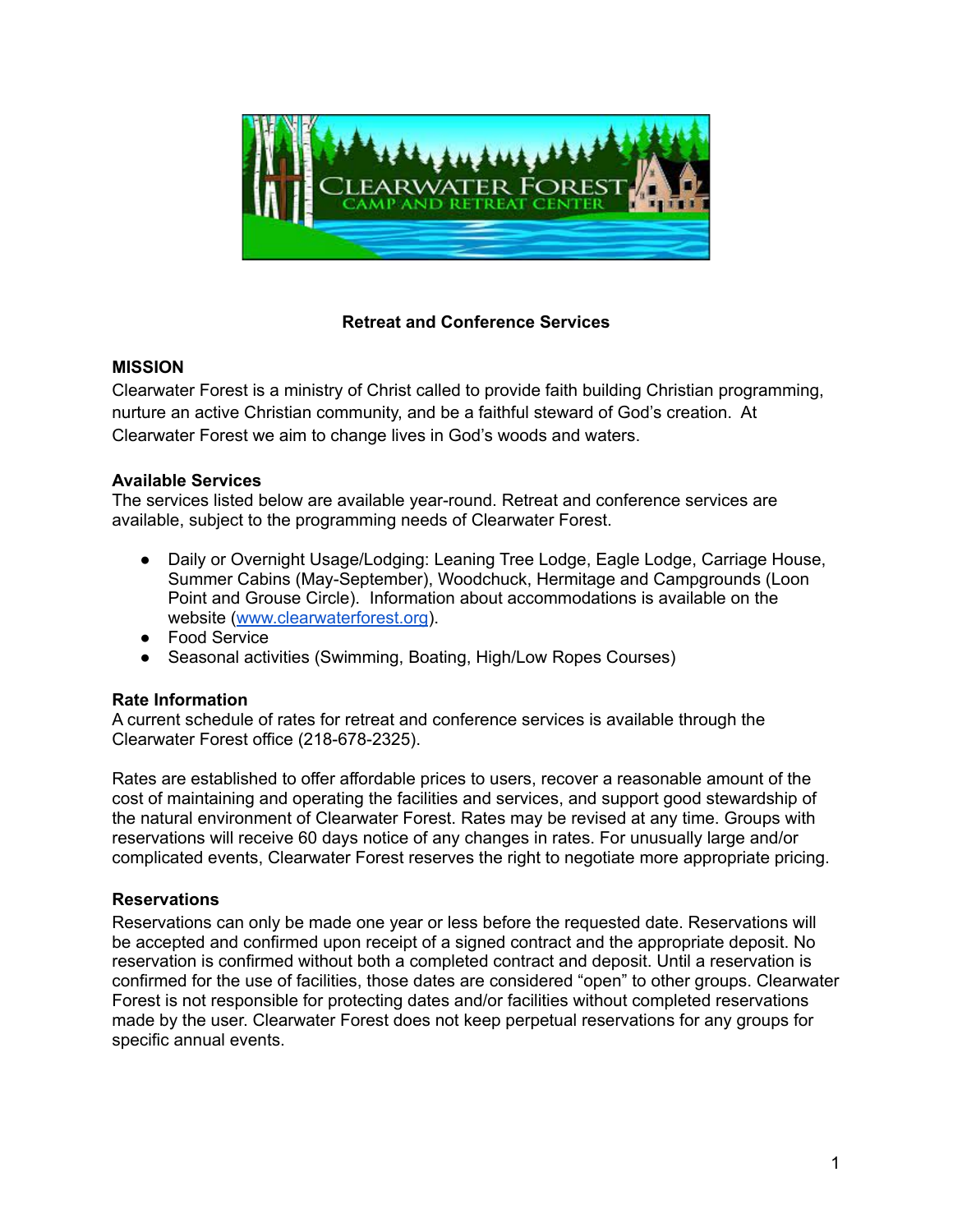## **Cancellation Policy**

Groups that cancel their event more than 90 days prior to the event will receive a 50% refund of their deposit. Groups that cancel their event 90 days or less prior to the event will forfeit their entire deposit. An event which cannot be held due to weather or other disaster may be rescheduled within the next 12 months from the original date with the deposit applied to the new booking.

## **What to Bring for Overnight Visits**

Clearwater Forest provides linens, pillows, blankets and towels for all lodges except the summer cabins. Items you may want to bring include:

- Personal items
- Bug spray
- Beach towels
- Flashlight
- Boots for snow, rain and mud

#### **WIFI and Internet**

We are pleased to provide limited WIFI connection to guests. No password is required.

#### **Arrival and Host Greeting**

Most groups arrive after office hours, so you do not need to "check-in." A Clearwater Forest representative or host will visit with your group in person shortly after you arrive. The host will check to see if there are any questions and will be available throughout the event, either onsite or on-call with a cell phone number provided to the group leader. A part of your orientation includes information about other groups using Clearwater Forest at the same time you are. Please contact the Clearwater Forest host to report suspected intruders that do not seem to be with other registered groups.

#### **Group Orientation**

Group leaders are expected to orient their own groups to all of the information in the welcome notebook and the emergency information documents. A Clearwater staff member can be available to assist in the group orientation if requested.

#### **Responsibility for Supervision and Behavior**

Group leaders are generally responsible for the conduct of their group members. Parents are responsible for the behavior and supervision of their own children. Clearwater Forest does not provide direct supervision for children in retreat service user groups. Clearwater Forest staff will report inappropriate activities to the group leader.

#### **Supervision and Ratios for Youth Groups**

Groups are expected to maintain a ratio that follows American Camping Association guidelines (shown below). Groups are advised strongly to provide training to their staff members to minimize the potential for any situations where a staff member may be one-on-one with a minor while out of sight of others. Clearwater recommends appropriate screenings or background checks for all adults that will be responsible for or have access to campers/minors.

| <b>Camper Age</b>   | Number Staff Overnight Campers Day-only Campers |    |
|---------------------|-------------------------------------------------|----|
| 5 years and younger |                                                 |    |
| 6–8 years           | 6                                               |    |
| 9–14 years          |                                                 | 10 |
| 15-18 years         | 10                                              | 12 |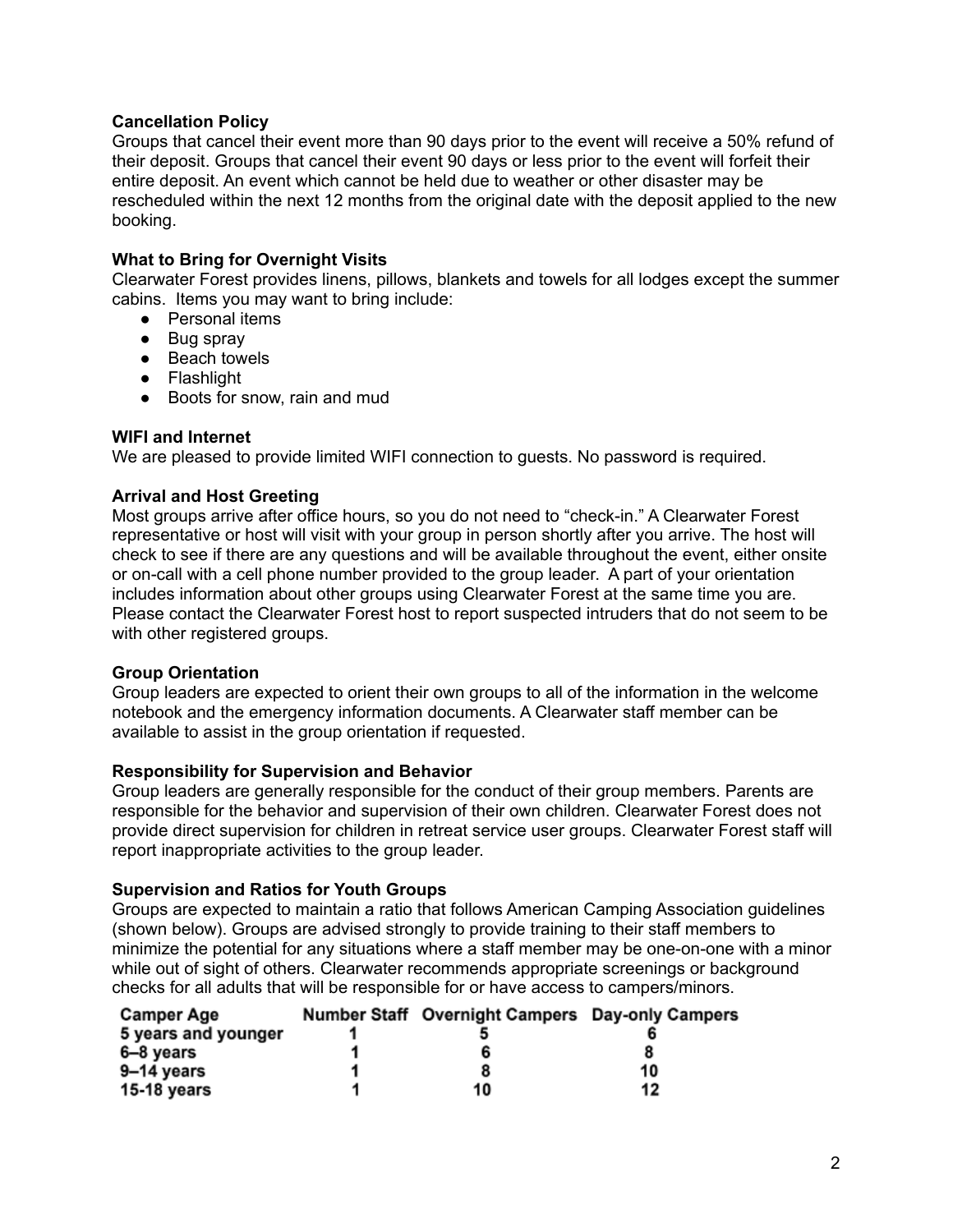#### **Pets**

- During registration guests must include information about any pet that will be accompanying them/their group to Clearwater Forest.
- Guests staying in the campgrounds, Woodchuck, or the Carriage House are permitted to bring pets.
- Pets are not permitted in any building except Woodchuck and Carriage House. If pets are discovered in any other building, a \$500 fee will be charged to sanitize the building.
- Any pet coming to Clearwater Forest must have proof of up-to-date shots.
- If an animal has been criminally charged (biting) and is registered as a dangerous animal, they are not allowed on site.
- Pets must be on leashes at all times and under direct supervision of the quest (i.e., they cannot be left alone).
- Dogs that bark excessively and are not able to be quieted will be required to leave Clearwater Forest along with their owners.
- Owners must clean up after their own animals or a \$100 fine will be charged.
- Pets are not allowed in the beach/swim area.
- We do have a service animal policy -- please request policy if needed.

#### **Campfires , Fireplaces, and Firewood**

Campfires are restricted to the designated fire pits. Guests are welcome to gather firewood that is laying on the ground in the forest, or use wood that is stocked near each fire pit. Fireplaces: Split wood for inside fireplaces is provided in the buildings.

#### **Access to Other Buildings**

Most groups come to Clearwater Forest to seek a bit of solitude. Please respect the space of other groups and do not enter any building without permission that is not specifically reserved for use by your group. We also ask that you avoid outdoor activities close to another group's building.

#### **Visitors**

Clearwater Forest is private property and all visitors who are not with registered groups must report to the Clearwater Forest host upon arrival. For everyone's safety, you have the right to ask any person what group they are a part of and to report unidentified or suspicious individuals to the host on-call.

## **Clean-Up**

Groups are expected to assist with the clean-up of buildings and other facilities they use for lodging, dining, meetings, or any other purpose. Each building has a specific set of clean-up instructions. Groups leaving the facilities with excessive cleaning or damage will be billed accordingly.

#### **Damage & Maintenance Items**

Urgent concerns should be reported immediately to the Clearwater Forest host. Contact numbers are provided in the welcome notebook. Otherwise, please leave a note or report problems to the office.

#### **Vandalism or Careless Damage**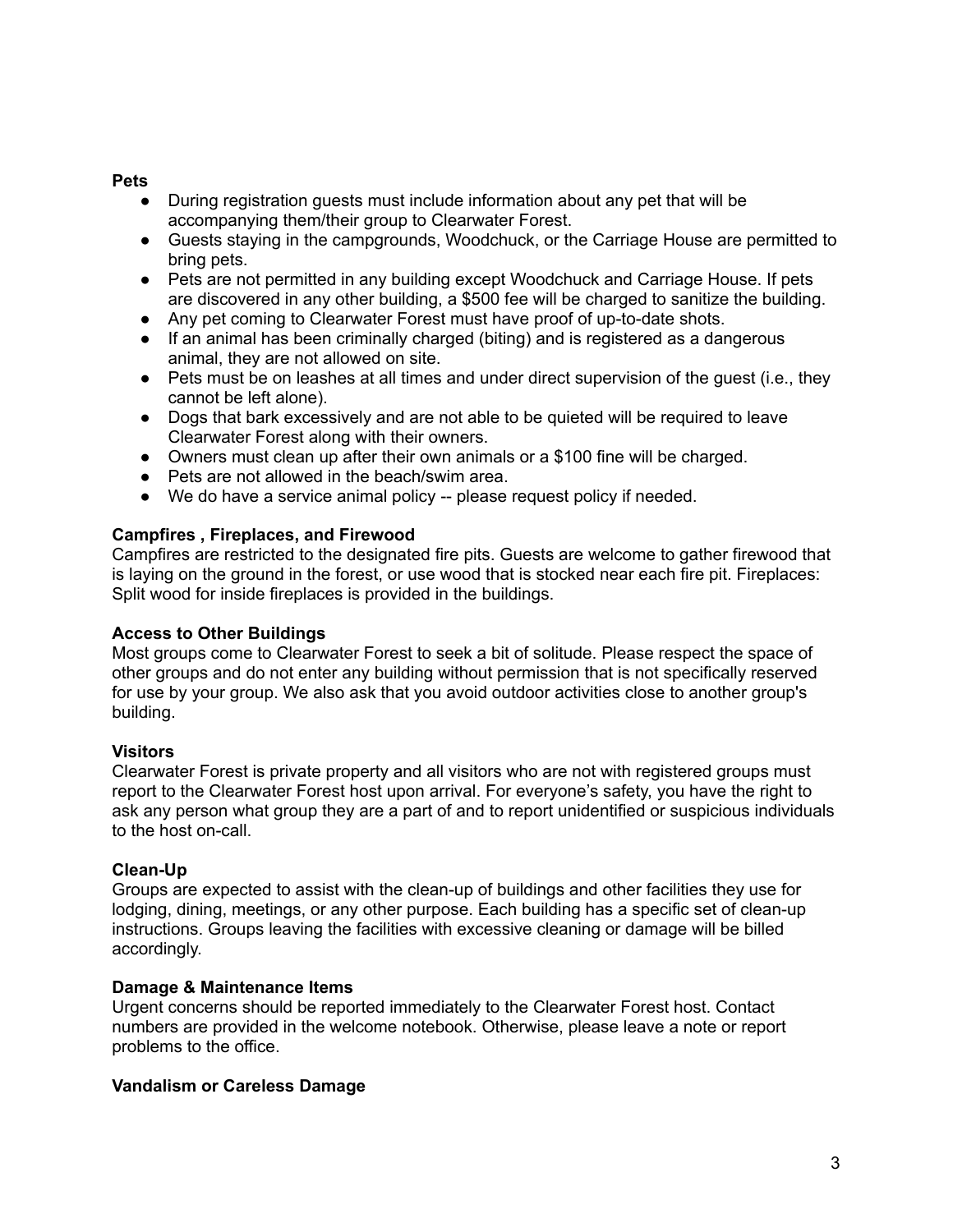Buildings are inspected before and after each event. Groups will be charged for labor and material costs associated with the repair of any new damage found.

## **Parking**

Limited parking is available. See the site map for suggested parking areas.

## **Prohibitions and Restrictions**

The following items are not permitted in any Clearwater Forest retreat and conference facilities, inside or out:

- Hard alcohol or liquor
- Illegal drugs
- Firearms
- Fireworks
- Pets<sup>\*</sup> (\*pets are allowed in the campgrounds, but must be leashed and quiet)
- Motorized vehicles of any kind are not permitted on the trails or recreational areas.
- Motorized water crafts may be launched from the public access to Clearwater Lake on County Road 8
- Personal water crafts (such as jet skis) are not permitted.
- Smoking in or around buildings. (Please ask about designated smoking areas, if needed)

The following activities are not permitted anywhere at Clearwater Forest:

- Hunting
- Gathering firewood for use other than at Clearwater Forest
- Unauthorized cutting of trees or brush
- Gathering rocks or other natural objects for use other than at Clearwater Forest
- Harassing wildlife

#### **Evaluation**

Your feedback is valuable. All comments are welcomed and useful as we continue to improve our services and facilities. An evaluation form will be provided for your group.

#### **Camp Store**

A variety of clothing apparel, blankets and other items are available in the Clearwater Forest store. Contact the office to make arrangements for the store to be open when your group is visiting.

#### **Office Location and Hours**

The Clearwater Forest Office is located in Hallett Hall. The standard hours are Monday through Friday, 8:30 am to 4:00 pm. When groups are on-site, a Clearwater Forest staff person is always "on call."

#### **Clearwater Forest Phone Number**

Office: 218-678-2325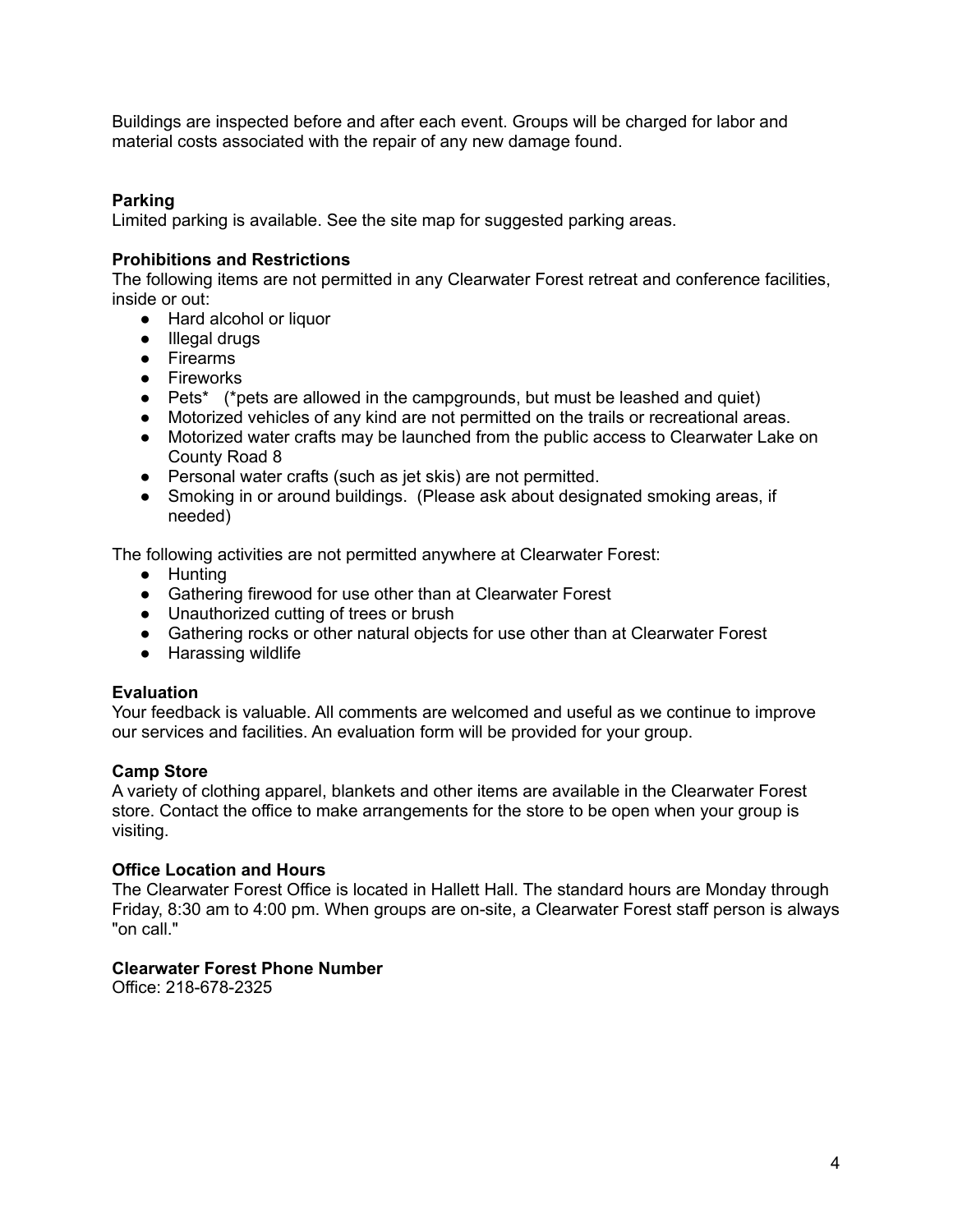## **FOOD SERVICE**

Clearwater Forest is proud of its great tasting food. Food service is available September-May. Meals are served in Hallett Hall. Special arrangements may be made for meals to be served at Leaning Tree Lodge or Eagle Lodge. Ordinarily a minimum of 20 people is required.

## **Communal Dining**

Food service is available to all groups, so be prepared to share the Dining Room with other guests. Menus are planned by the Clearwater Forest Food Service Manager. The food service staff is open to your suggestions or special needs related to food services. However, since more than one group may be served at a time, Clearwater Forest will plan the menus. Groups with unique food service needs (for example: special dinners or other receptions) that do not match the standard type of retreat meals can work with the Clearwater Forest staff to plan for such special events and appropriate rates will be set by Clearwater Forest.

Meals are served buffet style. Groups are expected to assist in the setting of tables and clearing of tables for each meal. A few people should arrive at the Dining Hall fifteen minutes prior to each meal and ask the kitchen staff for instructions on setting the tables.

## **Special Diets**

Be sure to contact the office regarding individuals with special diet needs such as vegetarian, diabetic or food allergies.

## **Standard Meal Times**

Unless you make a special request for a different meal time, meals will be served at the standard time listed below. Whenever possible, special requests for different meal times will be honored, but Clearwater Forest reserves the right to maintain the standard schedule when more than one group is being served.

- Breakfast 7:30 am
- Lunch 12:00 pm
- Dinner 5:30 pm
- Sunday Dinner 12:00 noon

## **Cooking Your Own Meals**

Leaning Tree Lodge, Eagle Lodge, and Carriage House are each equipped with kitchen and dining spaces for groups that prefer to do their own cooking. Basic cooking and tableware are provided; dish soap will also be provided. Groups planning to do their own cooking should contact the Clearwater Forest office to review their specific needs and what is available in the building they will use.

## **Minimum Charges for Lodging and Food Service**

Minimum charge amounts are included on the Rate Schedule. These amounts represent the least you will be charged for each service. If your total charge for services, calculated on a per person basis, is less than the minimum charge, then the minimum charge amount is applied.

The numbers of people actually expected to be lodged each night and eat each meal must be confirmed with the Clearwater Forest office no less than four days prior to your arrival. Typically, we will contact you the Tuesday before you arrive. The numbers you confirm become the minimum for which you will be charged. If your numbers rise after confirming them, you should contact the office and indicate the change.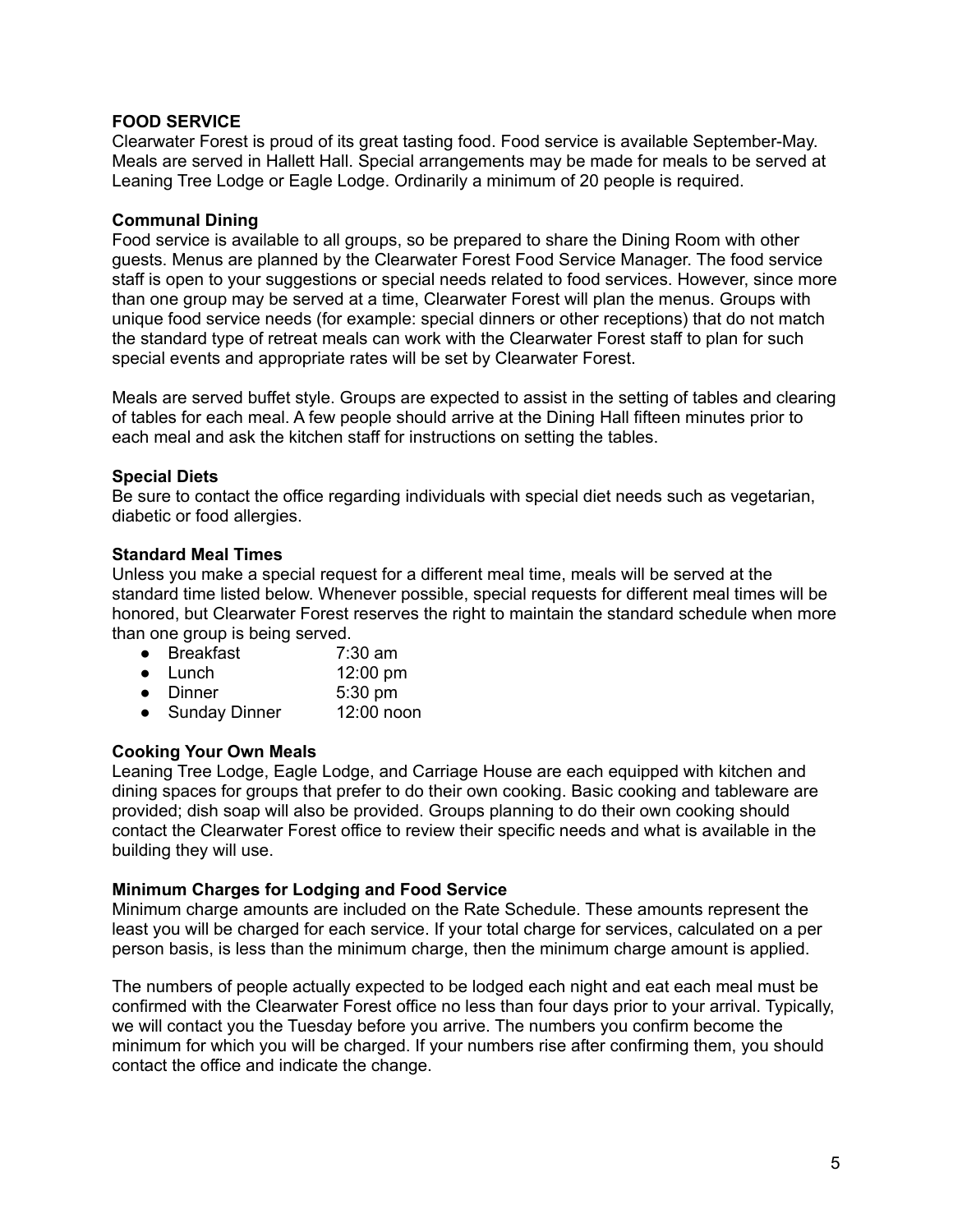# **MEDICAL CARE**

## **Emergency Care**

Clearwater Forest does not provide emergency medical personnel for rental or user groups. Emergency numbers are posted in each building and in the welcome notebook.

Clearwater Forest:

- Strongly encourages all groups to provide their own "on duty" individuals who are certified in First Aid and CPR, including use of an automated external defibrillator (AED).
- Does not provide emergency transportation. User groups are responsible for their own transportation.

#### **First Aid Supplies**

- First Aid supplies located in the kitchen of each residential lodge and at the office. Groups are again strongly encouraged to bring their own first aid supplies.
- An AED is located in the dining hall by AED sign.

#### **Medications**

Please note: Clearwater Forest strongly suggests that all medications (both prescription and over the counter) be safely secured by the person responsible for administering them. The exception to this policy is that limited amounts of life-saving medication may be carried by a person such as bee sting medication or inhaler.

#### **Medical Information and Authorization**

All user groups are encouraged to collect and maintain the following information about each of their members, especially minors traveling without their own parents, so they can respond quickly to any emergencies that arise:

- Name
- Address
- Home and work phone numbers
- Email address
- Emergency contact names and numbers
- Information regarding allergies, diet concerns, health conditions requiring treatment and physical limitations.
- Health Insurance, including
	- Name of insured
	- Name of carrier
	- Insurance number and/or group number

For groups with minors traveling without their own parents, a signed medical authorization is strongly encouraged.

## **Expected reporting**

Clearwater Forest expects to receive from host and/or user groups reports about any accidents, incidents, injuries, and illnesses experienced by their group (includes reporting any cases of COVID-19 that break out within two weeks of being at Clearwater Forest).

#### **Deer Ticks**

Deer ticks are present at Clearwater Forest. We strongly urge frequent tick checks and that parents assist their children with tick checks. Additional information about deer ticks and Lymes Disease may be found posted in Hallett Hall and the Health Center.